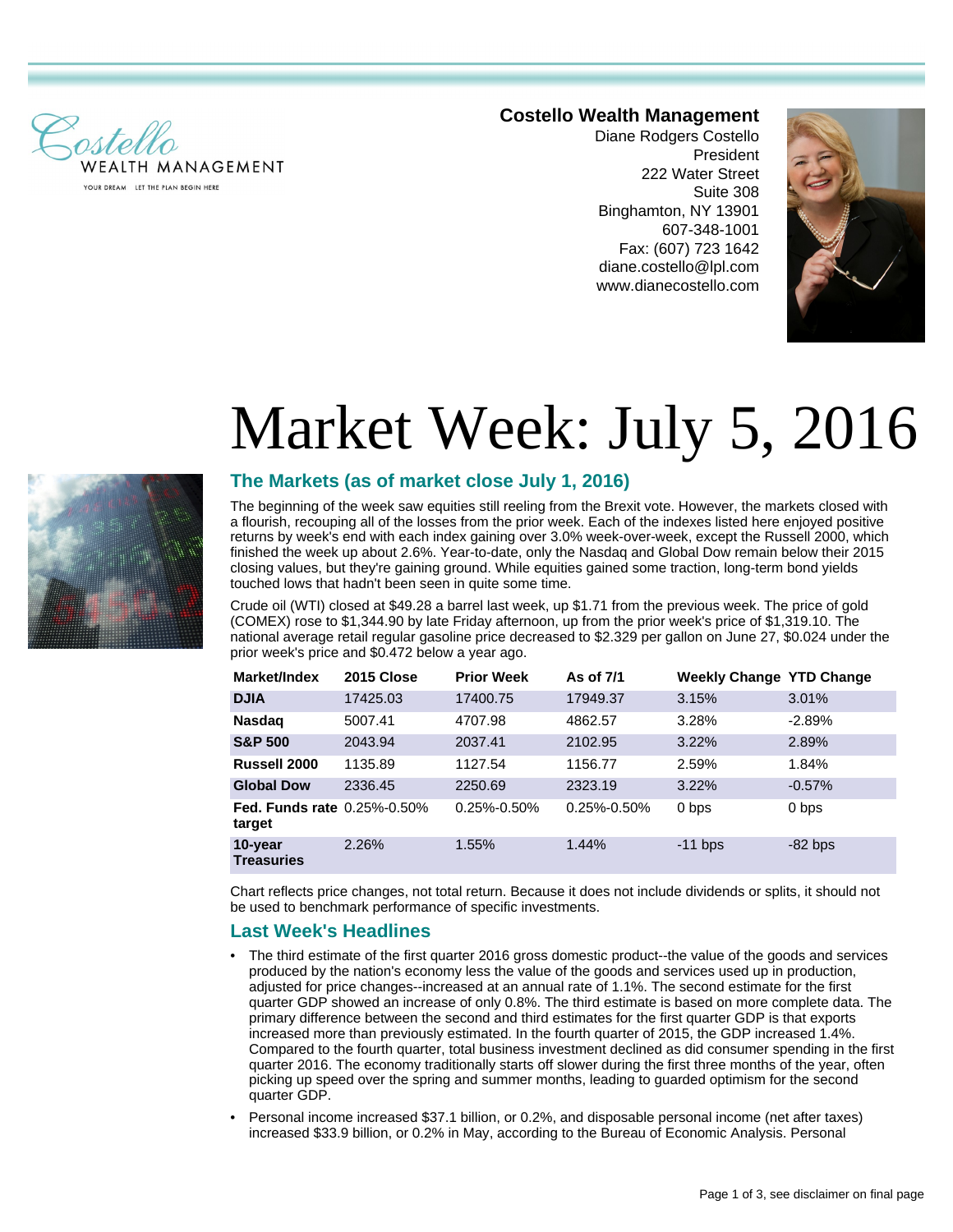**Key Dates/Data Releases 7/5: Factory orders, ISM Non-manufacturing Index 7/6: International trade 7/8: Employment situation** consumption expenditures, the Federal Reserve's preferred inflation measure, increased \$53.5 billion, or 0.4%. Compared to April, both income and spending (PCE) slowed in May. In April, personal income increased \$75.4 billion, or 0.5%, DPI increased \$68.6 billion, or 0.5%, and PCE increased \$141.2 billion, or 1.1%, based on revised estimates.

- The trade gap between imports and exports grew in May, according to the latest report from the Census Bureau. Exports for May were at \$119.0 billion, while imports came in at \$179.6 billion, resulting in a trade deficit of roughly \$60.6 billion. Exports fell 0.2% from April, and imports increased a sharp 1.6%. The trade gap in April was \$57.5 billion.
- Home prices continue to rise according to the latest report from the S&P/Case-Shiller Home Price Index, which reported a 5.0% annual gain in April, down from 5.1% the previous month. Before seasonal adjustment, the National Index posted a month-over-month gain of 1.0% in April.
- Following three straight months of gains, pending home sales took a step back in May, according to the National Association of Realtors®. The Pending Home Sales Index dropped 3.7% to 110.8 in May from a downwardly revised 115.0 in April. Low mortgage rates and scant inventory are pushing home prices higher, affecting the number of home sales.
- US manufacturers expressed guarded optimism in May and June as manufacturing expanded. The Institute for Supply Management® (ISM®) Purchasing Managers' Index® registered 51.3 for May, an increase of 0.5 percentage point from April's reading of 50.8. According to the report, new orders and production were seen as growing, while employment and inventories were contracting. The seasonally adjusted final Markit U.S. Manufacturing Purchasing Managers' Index™ (PMI™) registered 51.3 in June, up from 50.7 in May, and the highest reading for three months. Higher levels of production, new orders, and employment all helped to boost the index.
- The Conference Board Consumer Confidence Index® increased to 98.0 in June, up from 92.4 in May. The Present Situation Index increased from 113.2 to 118.3, while the Expectations Index rose from 78.5 to 84.5 in June. According to the Conference Board's Lynn Franco, "Consumers were less negative about current business and labor market conditions, but only moderately more positive, suggesting no deterioration in economic conditions, but no strengthening either."
- In the week ended June 25, the advance figure for seasonally adjusted initial unemployment insurance claims was 268,000, an increase of 10,000 from the previous week's unrevised level. The advance seasonally adjusted insured unemployment rate dropped to 1.5%. The advance number for seasonally adjusted insured unemployment during the week ended June 18 was 2,120,000, a decrease of 20,000 from the previous week's revised level.

## **Eye on the Week Ahead**

Equities markets, at least domestically, seem to have halted the downfall from the UK's referendum vote to withdraw from the European Union. How this major world event affects other economic indicators remains to be seen. This week, important reports on international trade and the employment situation are released.

Data sources: News items are based on reports from multiple commonly available international news sources (i.e. wire services) and are independently verified when necessary with secondary sources such as government agencies, corporate press releases, or trade organizations. Market data: Based on data reported in WSJ Market Data Center (indexes); U.S. Treasury (Treasury yields); U.S. Energy Information Administration/Bloomberg.com Market Data (oil spot price, WTI Cushing, OK); www.goldprice.org (spot gold/silver); Oanda/FX Street (currency exchange rates). All information is based on sources deemed reliable, but no warranty or guarantee is made as to its accuracy or completeness. Neither the information nor any opinion expressed herein constitutes a solicitation for the purchase or sale of any securities, and should not be relied on as financial advice. Past performance is no guarantee of future results. All investing involves risk, including the potential loss of principal, and there can be no guarantee that any investing strategy will be successful.

The Dow Jones Industrial Average (DJIA) is a price-weighted index composed of 30 widely traded blue-chip U.S. common stocks. The S&P 500 is a market-cap weighted index composed of the common stocks of 500 leading companies in leading industries of the U.S. economy. The NASDAQ Composite Index is a market-value weighted index of all common stocks listed on the NASDAQ stock exchange. The Russell 2000 is a market-cap weighted index composed of 2,000 U.S. small-cap common stocks. The Global Dow is an equally weighted index of 150 widely traded blue-chip common stocks worldwide. Market indices listed are unmanaged and are not available for direct investment.